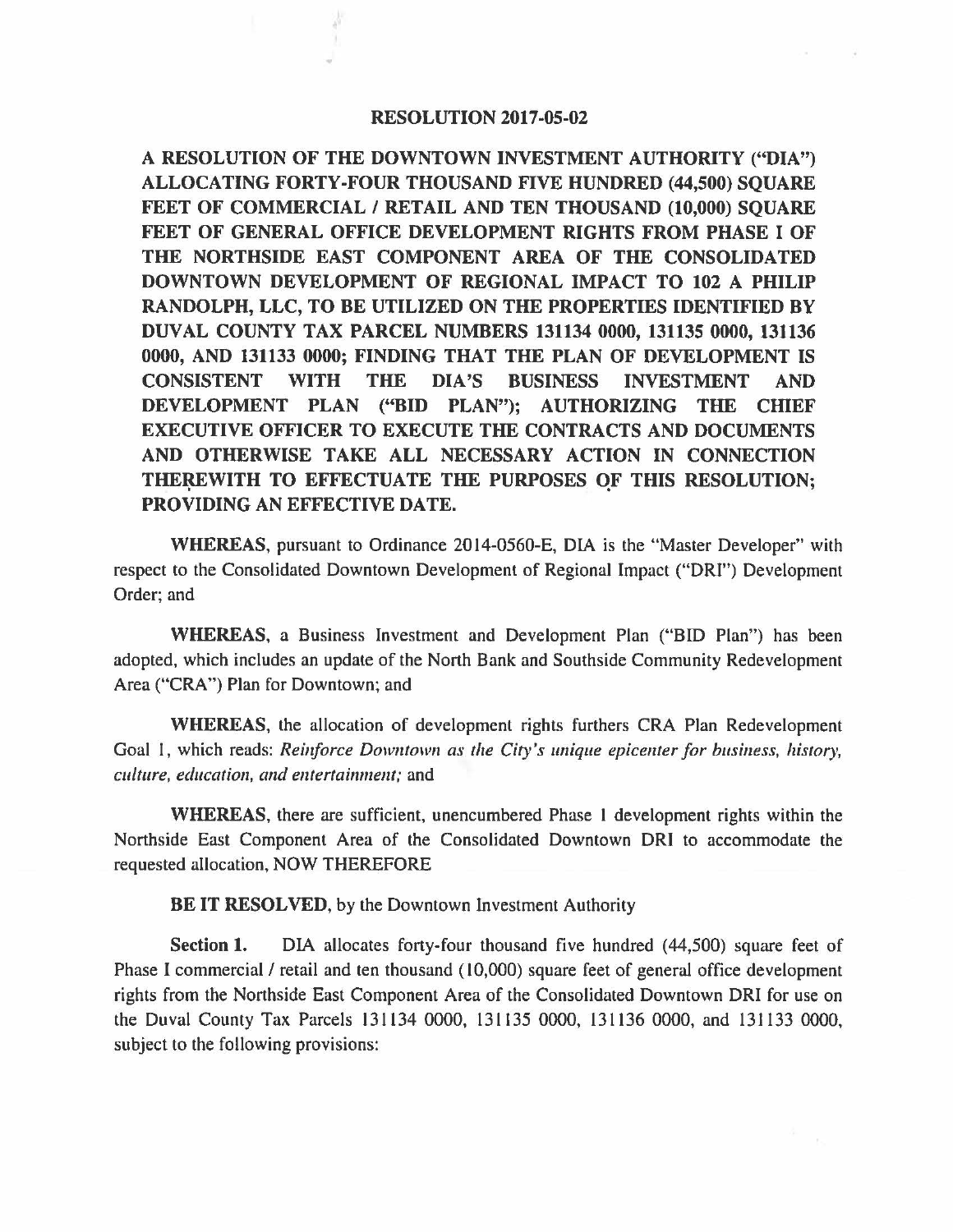- A. Should 102 A Philip Randolph, LLC, or their assign, fail to acquire a building permit within +& 24 months from the effective date of this Resolution, this Resolution and the allocation of rights shall become null and void without further action. The DIA CEO may, in his sole discretion, extend this deadline by sixty days for show of good cause by 102 A Philip Randolph, LLC, or their assign.
- B. Should 102 A Philip Randolph, LLC, or their assign, fail to commence construction within  $24$  30 months from the effective date of this Resolution, this Resolution and the allocation of rights shall become null and void without further action. The DIA CEO may, in his sole discretion, extend this deadline by sixty days for show of good cause by 102 A Philip Randolph, LLC, or their assign.
- C. Should 102 A Philip Randolph, LLC, or their assign, fail to meet any of the deadlines identified in Paragraphs A through B, above, the development rights will revert back to the DIA without further action.
- D. Any proposed assignment by 102 A Philip Randolph, LLC, of the allocation of development rights shall be subject to the prior written approval of the Chief Executive Officer of the DIA ("CEO"), not to be unreasonably withheld, conditioned, or delayed. Any such assignee shall be an affiliate or related company of developer and shall provide documentation and other information as reasonably requested by the CEO demonstrating it has the experience and financial capability of completing the development of the Property. Such assignee must enter into an assignment and assumption agreement in form and content as reasonably approved by the DIA CEO.

**Section 2.** The DIA hereby finds that this Resolution is supported by the following Redevelopment Goal and Strategic Objectives of the CRA Plan:

A. Redevelopment Goal:

Goal I: *Reinforce Downtown as the City 's unique epicenter for business, history, culture, education, and entertainment.* 

- B. Strategic Objectives:
	- Increase the opportunities for Downtown employment.
	- Support expansion of entertainment and restaurant facilities.